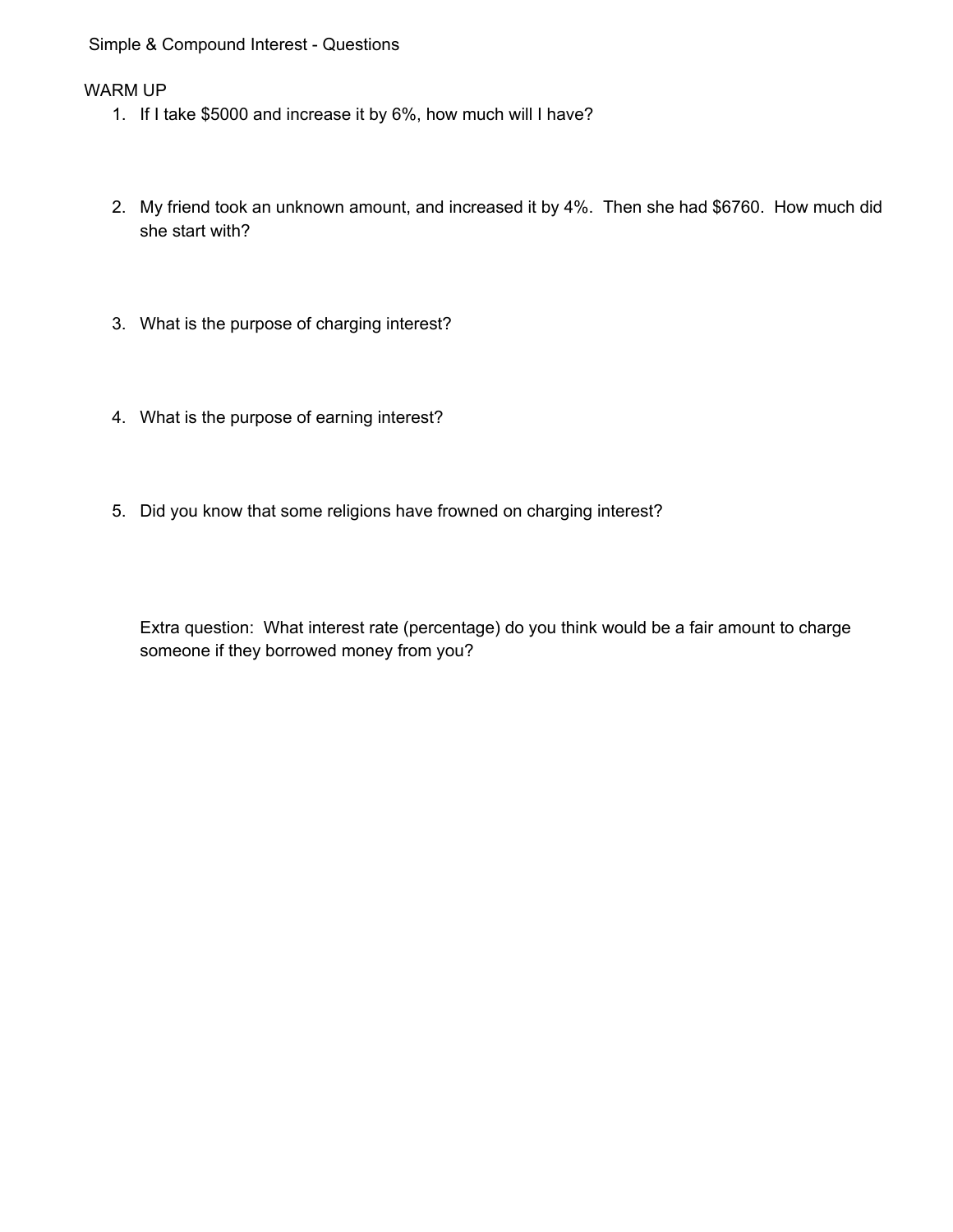# **Finance Day 1: Simple Interest**

**Terms:**

Principal

Interest

Repayment Amount

APR (Annual Percentage Rate)

Treasury Notes (T-notes)

**Formula:** Simple Interest

 $I = P_0rt$  $A = P_0 + I$ 

**Skills:**

- Find the amount of simple interest that would be charged/earned one time.
- Find the amount of simple interest that would be charged or earned over a period of time, at regular time intervals.
- Find the total repayment amount for a loan with simple interest.
- Find the amount of interest you would earn from a T-bill.
- Find the amount you would pay for a T-bill with a given face value, interest rate, and maturity time.
- Find the APR someone is charging if we know the time, the interest amount, and the loan amount.

## **Questions:**

- 6. My uncle agreed to loan me 10,000 for a year. I offered 5% simple interest.
	- a. What would I repay him?
	- b. I actually repaid my uncle in 11 months. How much interest did I pay? How much did I save by repaying a month early?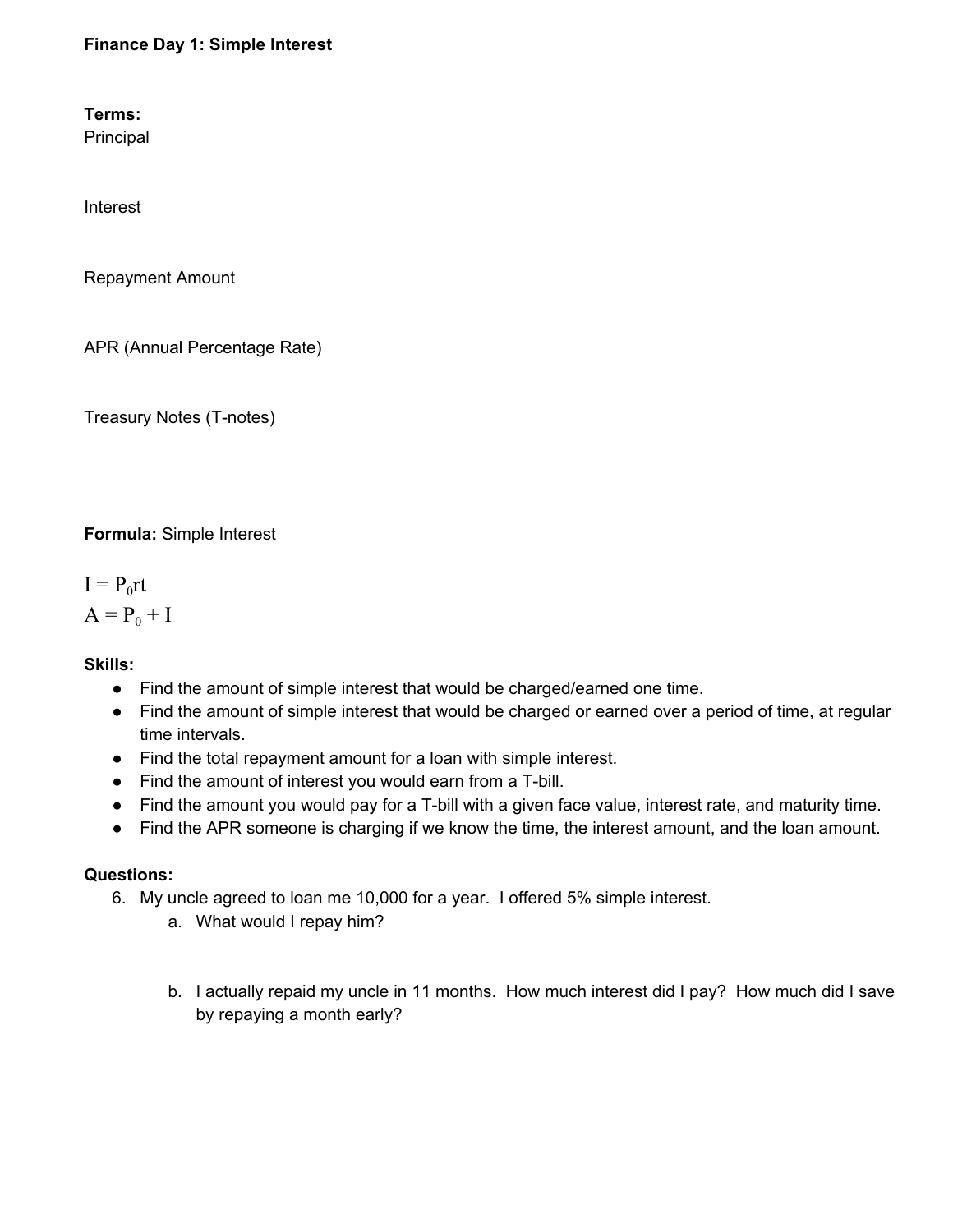7. If I borrowed 12,000 at 5% simple interest, for 2 years, how much interest should I pay in all? each year?

8. I bought a treasury bill for \$3000 with a 3% interest rate, paid semi-annually, with maturity in 5 years. How much interest will I earn in all?

9. A 10 year T-note has a face value (ending value) of \$5000. The interest rate is 1.8%. How much would it cost to purchase this T-note? (Answer: \$4237.29)

10. I needed a \$800 loan for a car repair. A friend agreed to loan me the money for a month, with \$20 interest. What is the effective annual interest rate of this informal loan?

.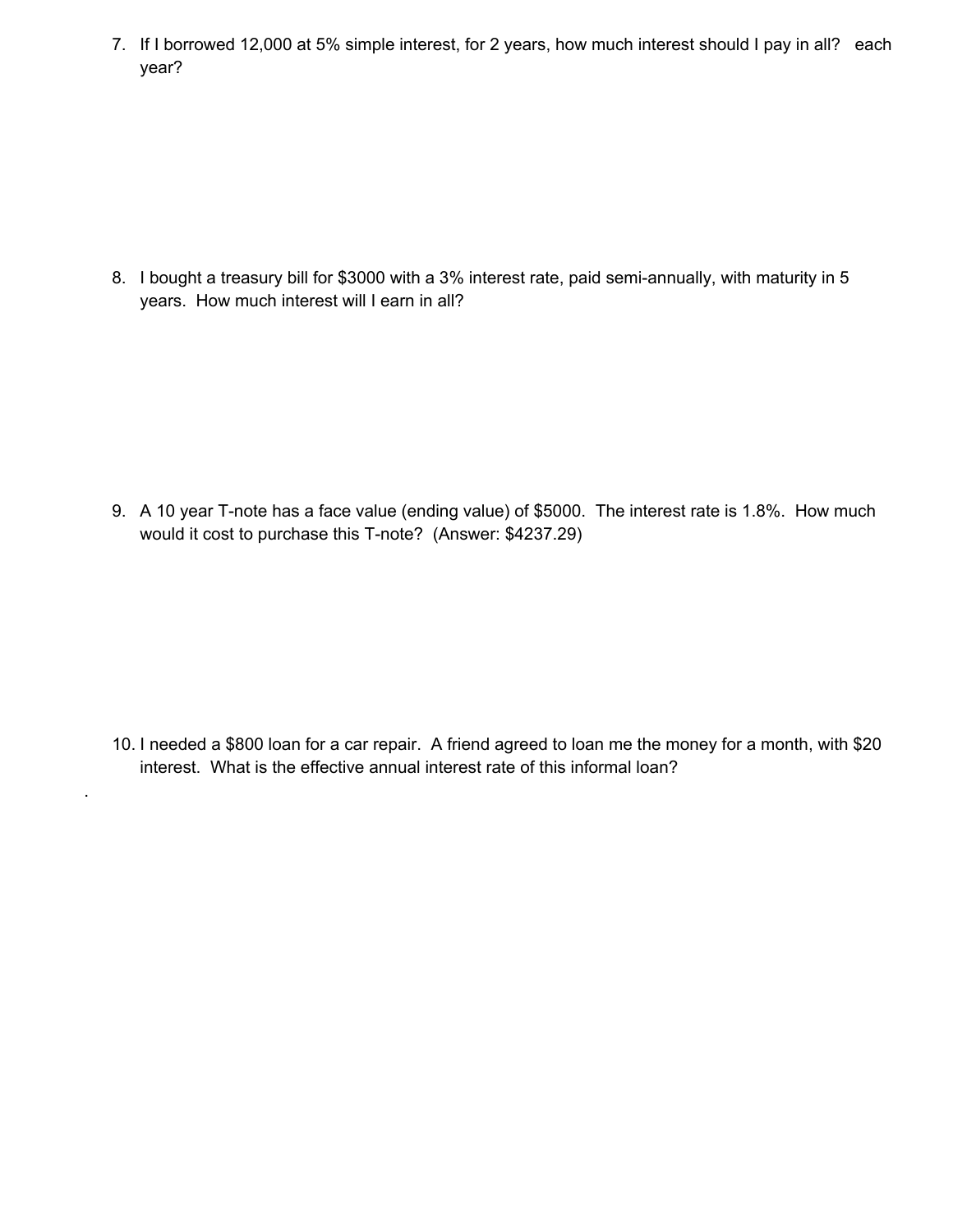## Finance Day 2: Compound Interest

#### WARM UP

- 1. What is 25% of \$1000?
- 2. What is 0.25% of \$1000?
- 3. What is 1/12 of 6%?
- 4. What is 1/12 of 8%?
- 5. How many times a year is bimonthly?

# **Formula:** Compound Interest

$$
P_{N} = P_{0}(1 + \frac{r}{k})^{N \cdot k}
$$

## **Skills:**

- Find the ending amount when given the initial investment, interest rate, number of compounding periods, and number of years.
- Find the starting amount (principal) needed in a specific situation to get to a given ending value.

Questions:

- 6. You invest \$6000 in an account earning 5% interest compounded annually. How much will you have 10 years from now? How much interest did you earn?
- 7. Redo the previous question but with interest compounded quarterly.